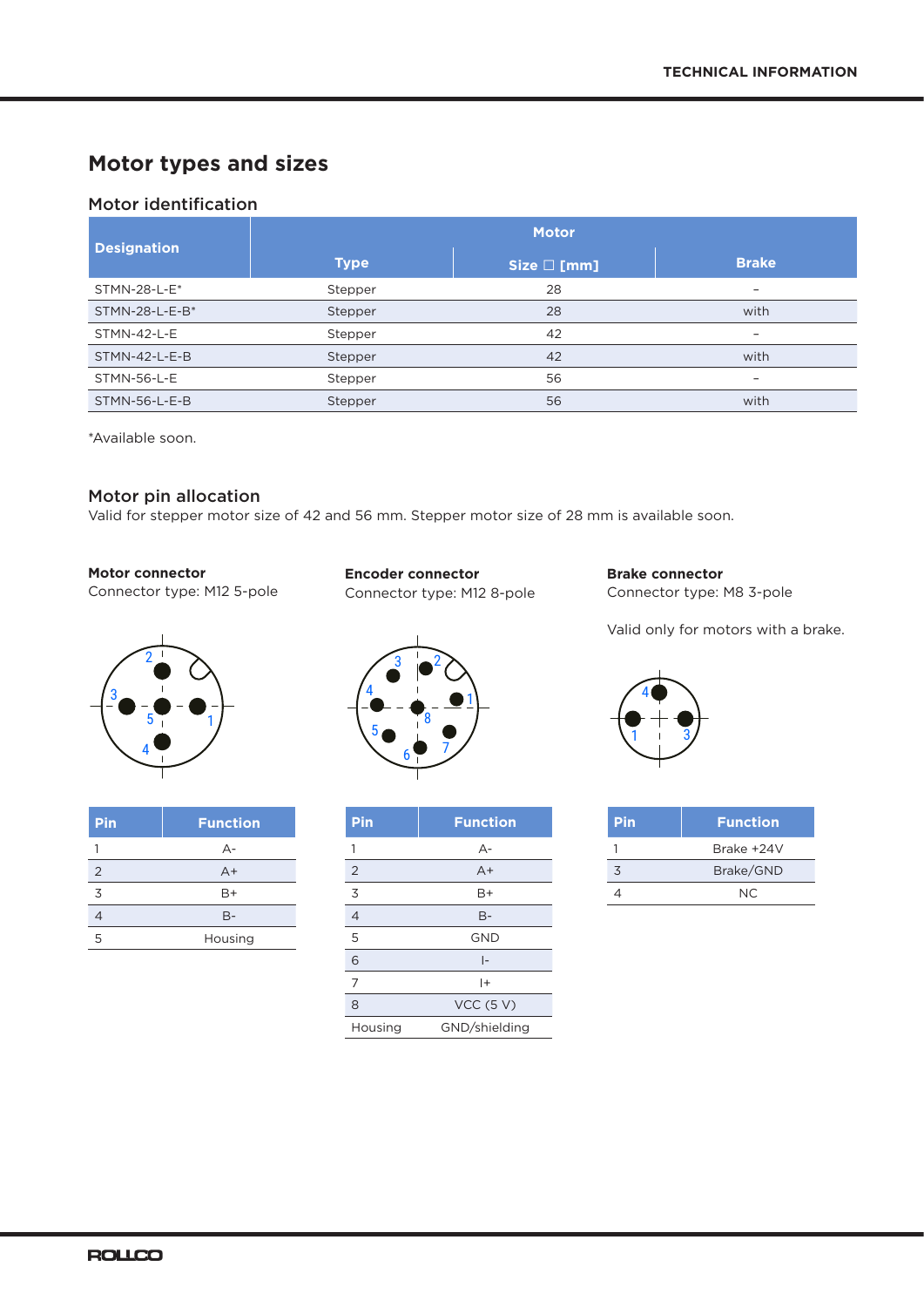## Technical data **Motor**

| <b>Designation</b>   | <b>Voltage</b><br>[VDC] | <b>Current per</b><br>phase<br>[A] | <b>Mass moment</b><br>of inertia<br>[ $kg cm2$ ] | <b>Holding torque</b><br>[Nm] | <b>Step angle</b><br>$\mathsf{I}^\circ$ |
|----------------------|-------------------------|------------------------------------|--------------------------------------------------|-------------------------------|-----------------------------------------|
| <b>STMN-28-L-E</b>   |                         |                                    | Available soon                                   |                               |                                         |
| STMN-28-L-E-B        |                         | Available soon                     |                                                  |                               |                                         |
| <b>STMN-42-L-E</b>   | 3,15                    | 1,8                                | 0,082                                            | 0,5                           | $1.8 \pm 5 \%$                          |
| STMN-42-L-E-B        | 3,15                    | 1,8                                | 0,095                                            | 0,5                           | $1,8 \pm 5 \%$                          |
| STMN-56-L-E          | 2,4                     | 4,2                                | 0,480                                            | 1,87                          | $1,8 \pm 5 \%$                          |
| <b>STMN-56-L-E-B</b> | 2,4                     | 4,2                                | 0.501                                            | 1.87                          | $1.8 \pm 5 \%$                          |

| <b>Designation</b> | <b>Resistance per</b><br>phase<br>[Ohm] | Inductance per<br>phase<br>[MH] | <b>Voltage constant</b><br>$[mV/min-1]$ | <b>Mass</b><br>[kg] |
|--------------------|-----------------------------------------|---------------------------------|-----------------------------------------|---------------------|
| <b>STMN-28-L-E</b> |                                         | Available soon                  |                                         |                     |
| STMN-28-L-E-B      | Available soon                          |                                 |                                         |                     |
| <b>STMN-42-L-E</b> | $1.75 \pm 10 \%$                        | $3.3 \pm 20 \%$                 | 23                                      | 0.44                |
| STMN-42-L-E-B      | $1.75 \pm 10 \%$                        | $3,3 \pm 20$ %                  | 23                                      | 0,57                |
| <b>STMN-56-L-E</b> | $0.58 \pm 15$ %                         | $1.9 \pm 20 \%$                 | 32.5                                    | 1.14                |
| STMN-56-L-E-B      | $0.58 \pm 15$ %                         | $1.9 \pm 20 \%$                 | 32.5                                    | 1,33                |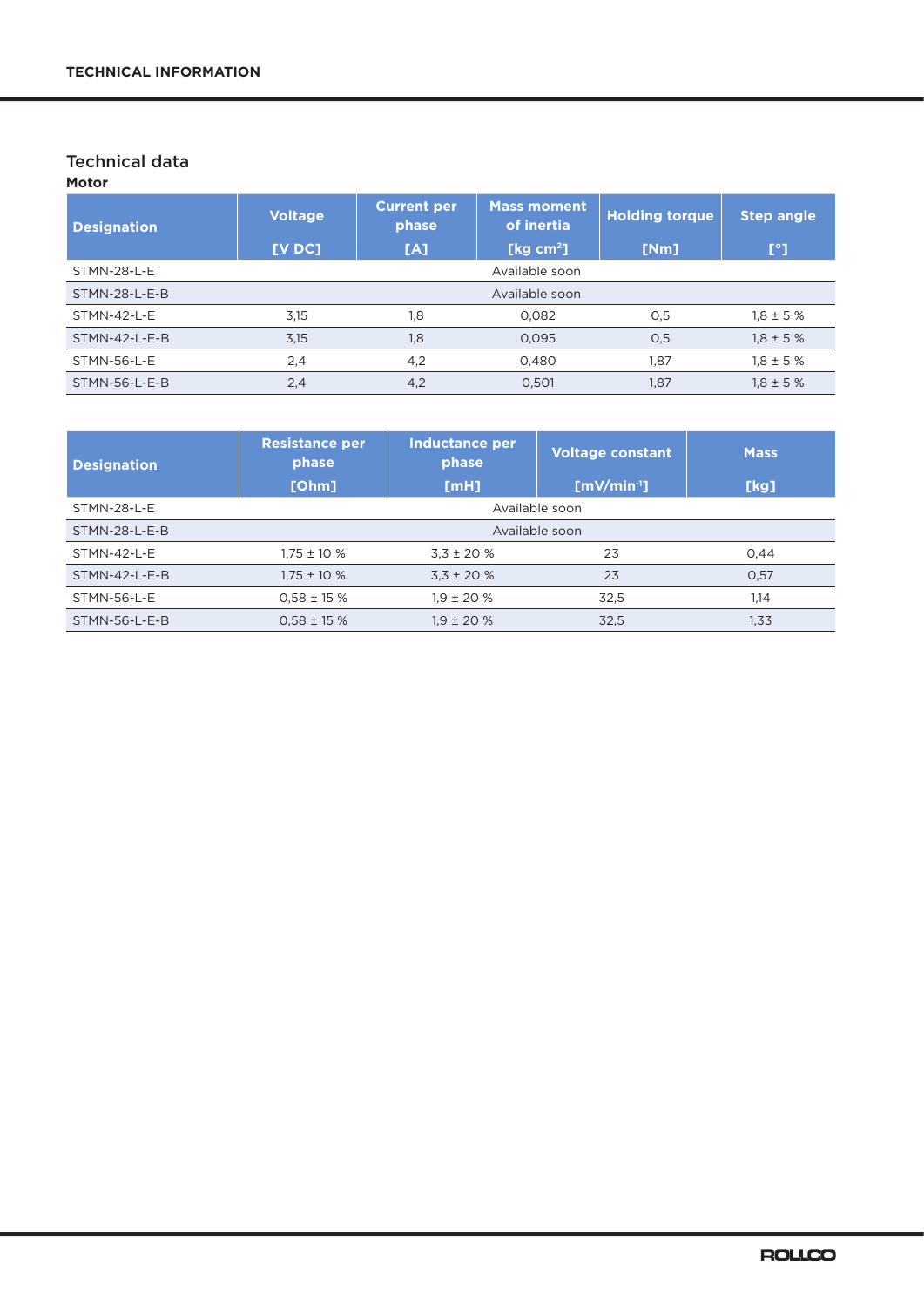#### **Encoder**

| <b>Designation</b> | <b>Type</b> | <b>Measuring</b><br>principle | <b>Interface</b> | <b>Resolution</b><br>[cpr/ppr] | <b>Operating</b><br>voltage<br>[VDC] |
|--------------------|-------------|-------------------------------|------------------|--------------------------------|--------------------------------------|
| STMN-28-L-         |             |                               | Available soon   |                                |                                      |
| STMN-42-L-         | Incremental | Opto-electrical               | Line drive       | 500/2000                       |                                      |
| STMN-56-L-         | Incremental | Opto-electrical               | Line drive       | 500/2000                       | 5                                    |

## **Brake**

| <b>Designation</b> | <b>Operating voltage</b><br>[VDC] | <b>Rated output</b><br>[W] | <b>Holding torque</b><br>[Nm] | <b>Mass moment of</b><br>inertia<br>[ $kg \, cm^2$ ] |
|--------------------|-----------------------------------|----------------------------|-------------------------------|------------------------------------------------------|
| STMN-28-L-         | Available soon                    |                            |                               |                                                      |
| STMN-42-L-         | $24 (+6/-10%)$                    | 8                          | O.4                           | 0.013                                                |
| STMN-56-L-         | $24 (+6/-10%)$                    | 10                         | 1.0                           | 0.021                                                |

## **Operating conditions**

| <b>Ambient temperature</b> | $-10$ °C ~ +50 °C.         |
|----------------------------|----------------------------|
| <b>Ambient humidity</b>    | max. 85 % (non-condensing) |
| <b>Protection class*</b>   | IP65                       |
| Duty cycle                 | 100 $%$                    |

\*Except the shaft output.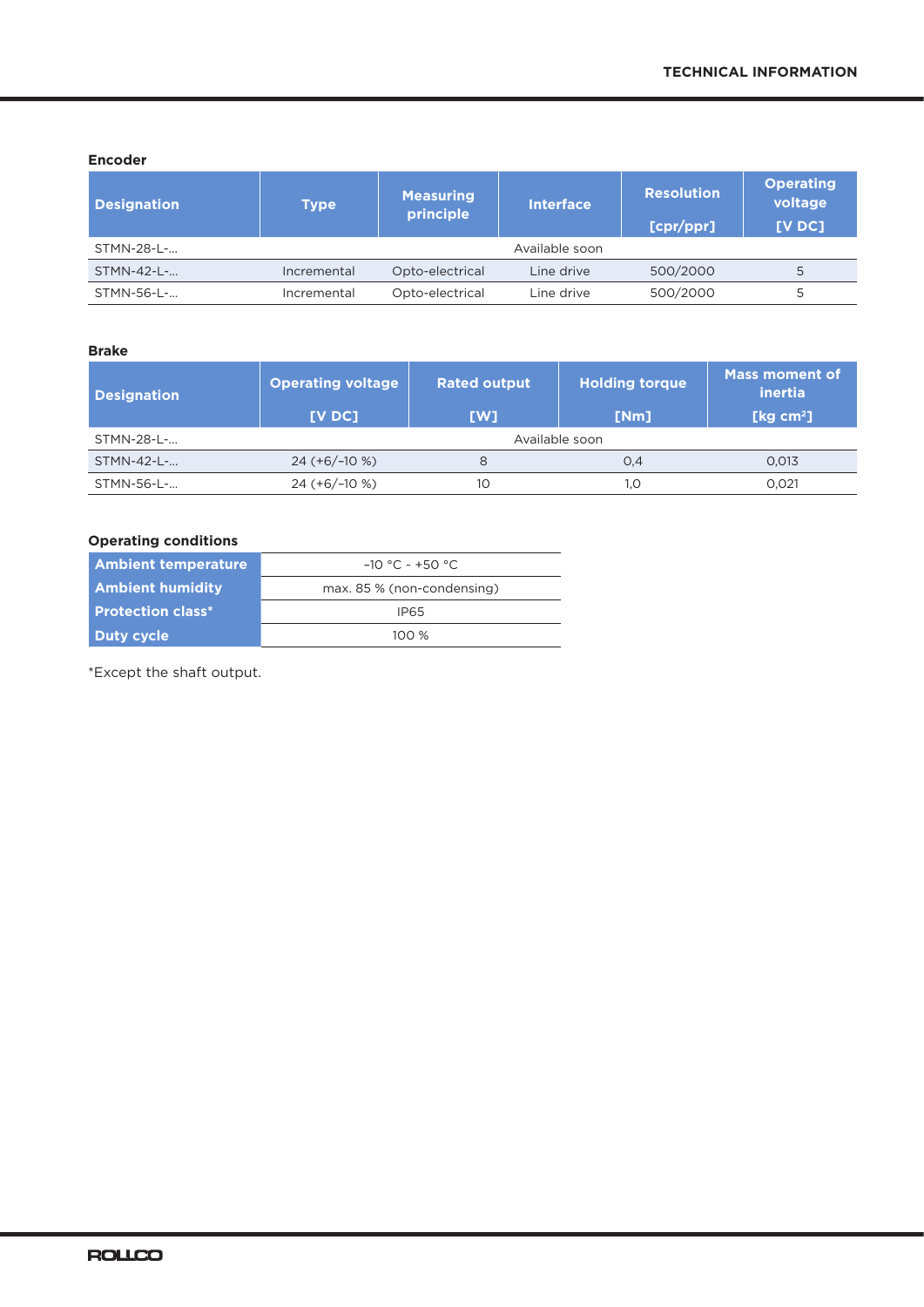# **Drive types**

## Drive identification and compatibility

| <b>Designation</b> |             | <b>Drive</b>                 |                        |
|--------------------|-------------|------------------------------|------------------------|
|                    | <b>Type</b> | <b>Protocol/control</b>      | <b>Compatible with</b> |
| $STDF-28-A-EC*$    | Stepper     | EtherCat                     | STMN-28-L-             |
| STDF-42-A-EC       | Stepper     | EtherCat                     | STMN-42-L-             |
| STDF-56-A-EC       | Stepper     | EtherCat                     | STMN-56-L-             |
| $STDF-28-A-EN^*$   | Stepper     | Ethernet based communication | STMN-28-L-             |
| STDF-42-A-FN       | Stepper     | Ethernet based communication | STMN-42-L-             |
| STDF-56-A-EN       | Stepper     | Ethernet based communication | STMN-56-L-             |
| $STDF-28-A-PD*$    | Stepper     | Pulse-direction control      | STMN-28-L-             |
| STDF-42-A-PD       | Stepper     | Pulse-direction control      | STMN-42-L-             |
| STDF-56-A-PD       | Stepper     | Pulse-direction control      | STMN-56-L-             |

\*Available soon.

# Technical data

| <b>Designation</b> | <b>Operating</b><br>voltage | <b>Current</b><br>consumption* | <b>Rotational</b><br>speed | <b>Supported resolution**</b>                        |
|--------------------|-----------------------------|--------------------------------|----------------------------|------------------------------------------------------|
|                    | <b>IV DC1</b>               | [mA]                           | [ <b>rpm</b> ]             | [ppr]                                                |
| STDF--EC           | $24 \pm 10 \%$              | max. 500                       | $0 - 3000$                 | 500, 1000, 1600, 2000, 3600, 5000, 6400, 7200, 10000 |
| STDF--EN           | $24 \pm 10 \%$              | max. 500                       | $0 - 3000$                 | 500, 1000, 1600, 2000, 3600, 5000, 6400, 7200, 10000 |
| STDF--PD           | $24 + 10%$                  | max. 500                       | $0 - 3000$                 | 500, 1000, 1600, 2000, 3600, 5000, 6400, 7200, 10000 |

| <b>Designation</b> | Input signals                                                                        | <b>Output signals</b>                                                             |
|--------------------|--------------------------------------------------------------------------------------|-----------------------------------------------------------------------------------|
| STDF--EC           | 3 dedicated inputs (LIMIT+, LIMIT-, ORIGIN); 7 user<br>inputs (Photocoupler)         | 6 user outputs (Photocoupler); Brake                                              |
| STDF--EN           | 3 dedicated inputs (LIMIT+, LIMIT-, ORIGIN); 9<br>Programmable inputs (Photocoupler) | 1 dedicated output (Compare out); 9<br>programmable outputs (Photocoupler); Brake |
| $STDF-. -PD$       | Position command pulse; Servo on/off; Alarm reset<br>(Photocoupler input)            | In-position; Alarm (Photocoupler output); Encoder<br>signal, brake                |

\*Except the motor current.

\*\*For the case that resolution is higher than the encoder's resolution, the motor shall operate by micro-step between pulses.

## **Operating conditions**

| <b>Ambient temperature</b> | $0 °C ~+50 °C$                      |
|----------------------------|-------------------------------------|
| <b>Ambient humidity</b>    | $35\% \times 85\%$ (non-condensing) |
| Vibration resistance       | 0.5 <sub>G</sub>                    |
| Duty cycle                 | 100 $%$                             |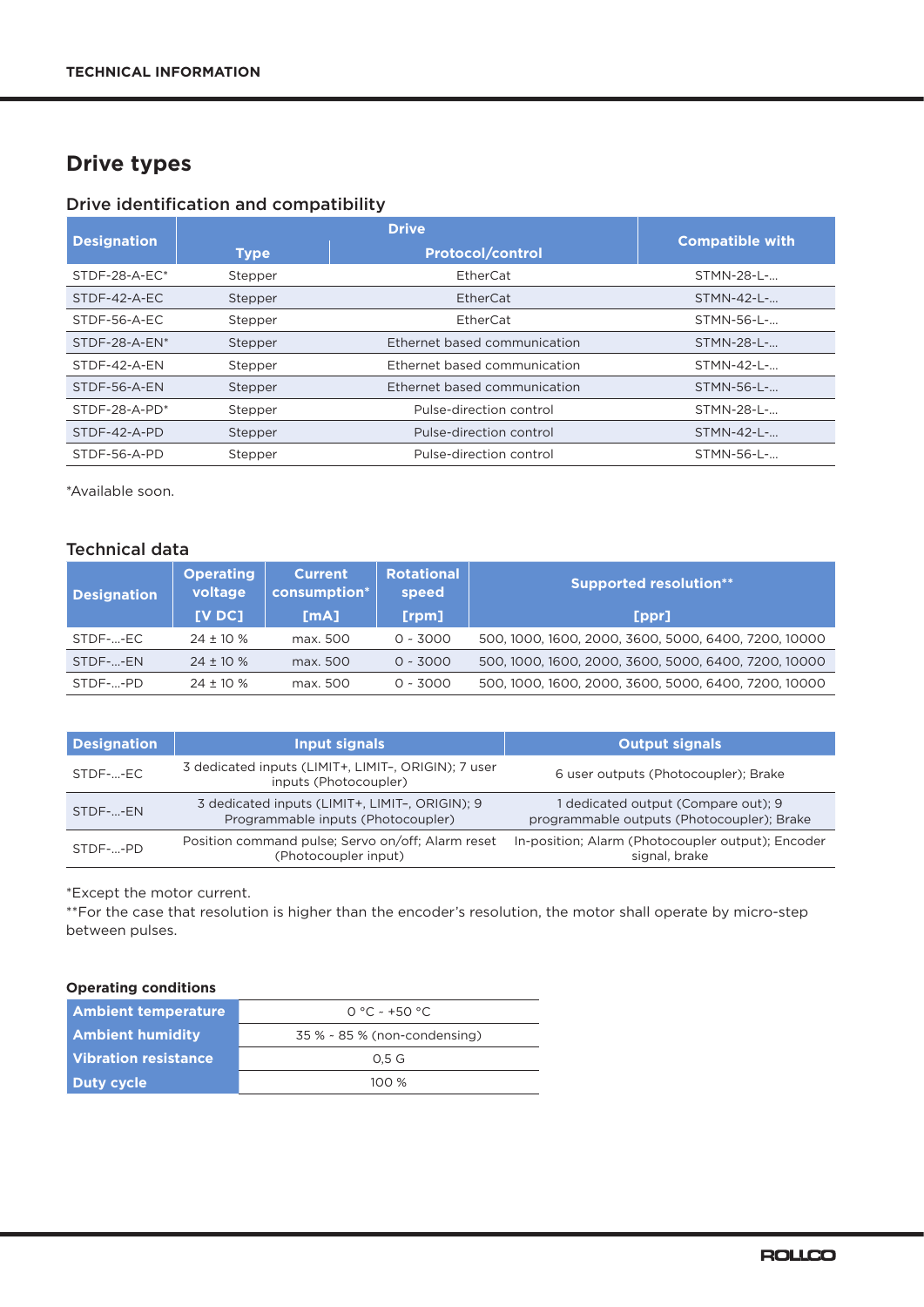## Dimensions

**Stepper drive → EtherCAT protocol**



**Stepper drive → Ethernet based communication**



#### **Stepper drive → Pulse-direction control**

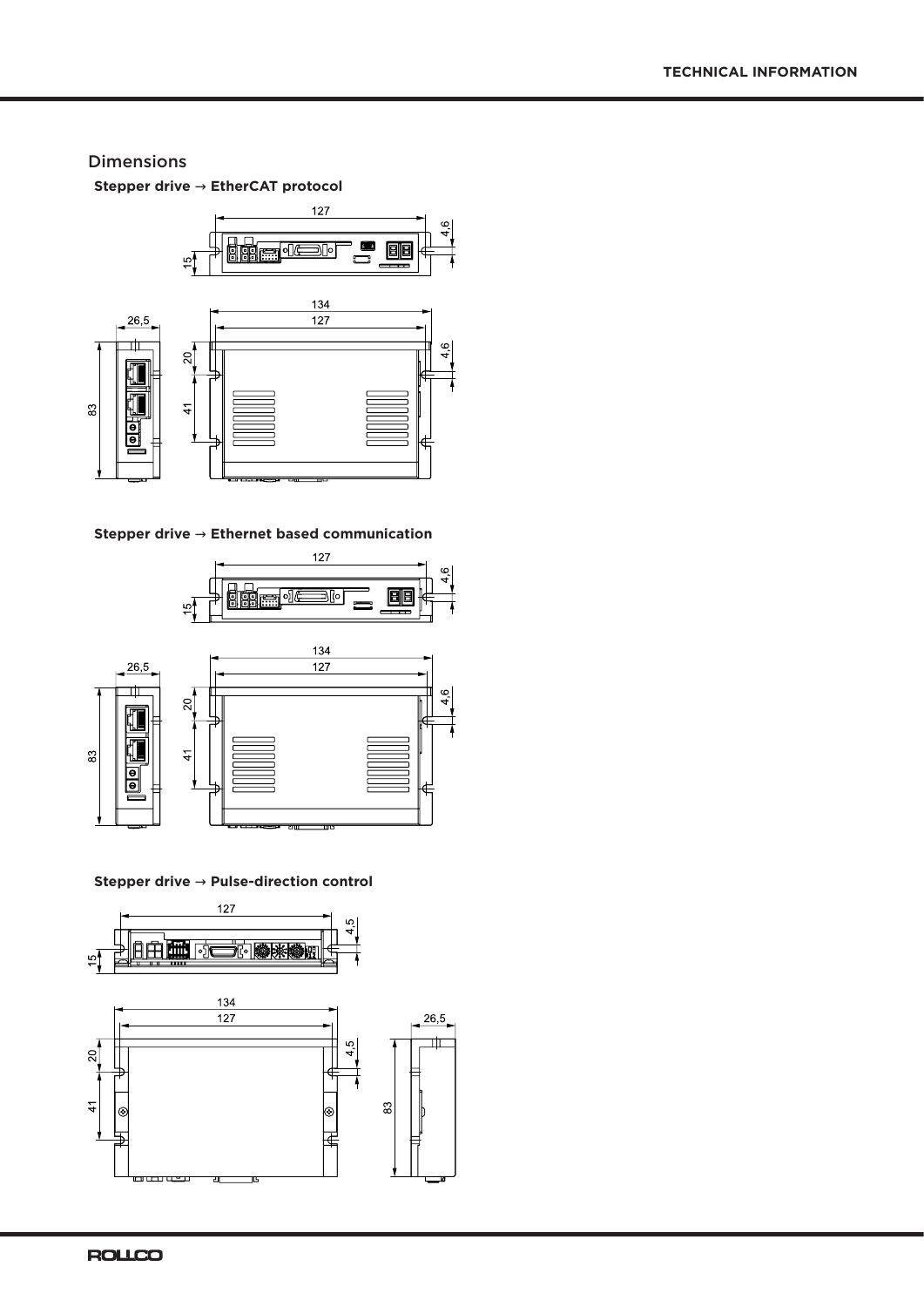# **Drive-motor cables**

Drive to motor cables in general consist of:

1 – a motor cable

2 – an encoder cable

3 – a brake cable (only if a motor with brake is used).

For the stepper motor size of 28 motor and brake cables are combined in one cable.

Additional cable, i.e. brake to terminal cable is included for the case of the motor (□28) with the brake.

## Cables identification and compatibility

| <b>Designation</b> | <b>Cable type</b> | <b>Compatible with</b>                     |  |  |
|--------------------|-------------------|--------------------------------------------|--|--|
| STCF-M-8-*         | Motor: Brake      | STMN-28-; STMN-28--B                       |  |  |
| STCF-M- 12-        | Motor             | STMN-42-; STMN-42--B; STMN-56-; STMN-56--B |  |  |
| STCF-BT-02*        | Brake to terminal | STMN-28--B                                 |  |  |
| STCF-B- 8-         | <b>Brake</b>      | STMN-42--B; STMN-56--B                     |  |  |
| STCF-E- 8-*        | Encoder           | STMN-28-; STMN-28--B                       |  |  |
| STCF-E- 12-        | Encoder           | STMN-42-; STMN-42--B; STMN-56-; STMN-56--B |  |  |

\*Available soon.

## Technical data

**Stepper motor size of 28 mm**

Available soon.

#### **Stepper motor size of 42 and 56 mm**

| <b>Designation</b> | Length<br>[m] | <b>Cable diameter D</b><br>[mm] | Material, color | <b>Bending radius (dyn.)</b><br>[mm] | <b>Shielded?</b> |
|--------------------|---------------|---------------------------------|-----------------|--------------------------------------|------------------|
| STCF-M- 12-        | 3.5.10        | 5.1                             | TPE. black      | min. $7.5 \times D$                  | Yes              |
| $STCF-B-8-$        | 3.5.10        | 4.5                             | TPE, black      | min. $7.5 \times D$                  | Yes              |
| STCF-E- 12-        | 3.5.10        | 6.7                             | TPE, black      | min. $7.5 \times D$                  | Yes              |

#### **Operating conditions**

| <b>Ambient temperature (fixed laying)</b>  | $-40$ °C ~ +70 °C. |
|--------------------------------------------|--------------------|
| Ambient temperature (flexible application) | 5 °C ~ +70 °C      |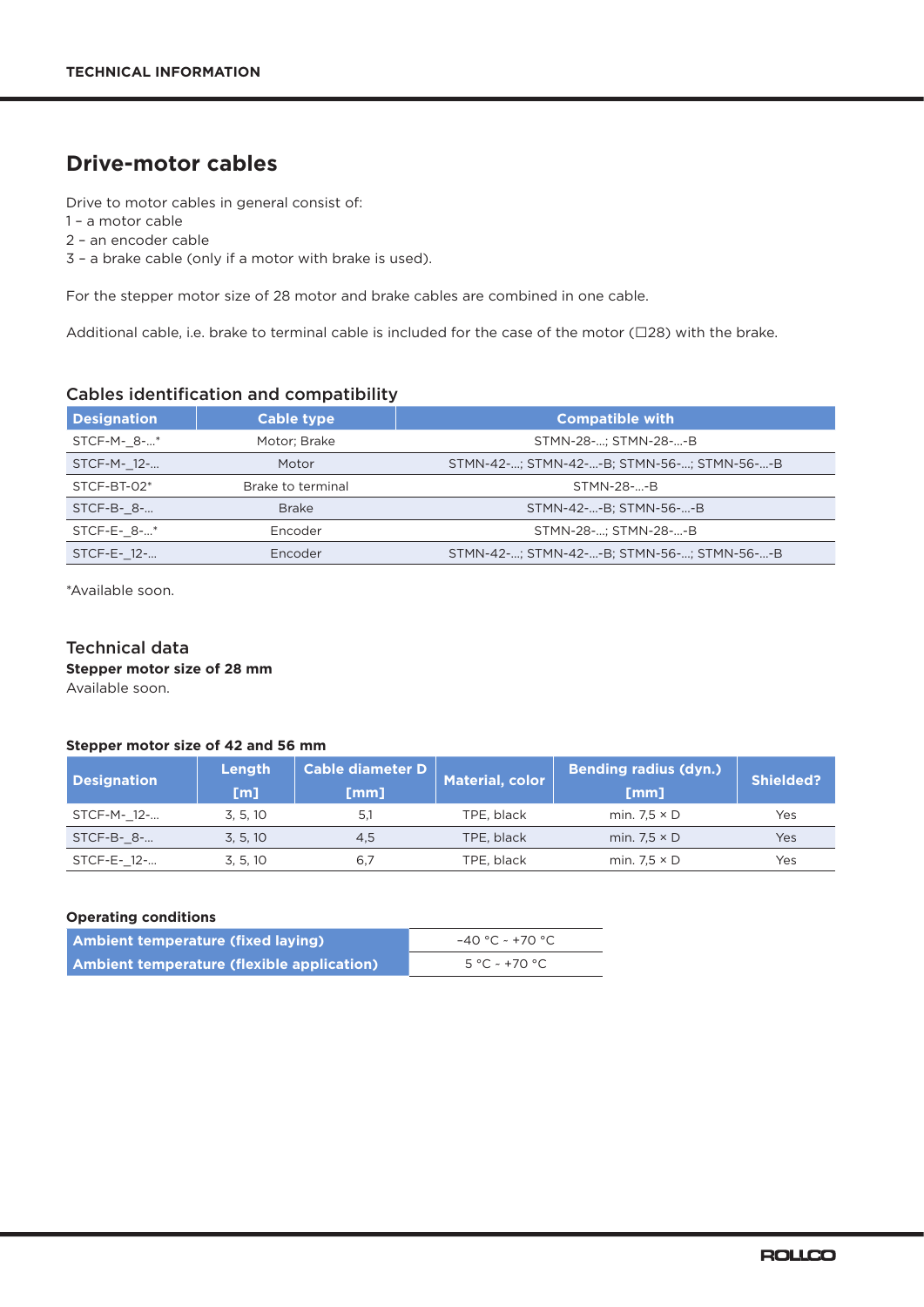## Dimensions

Drive to motor cables for the stepper motors (only for the STDF and STMN motors).



### **Brake to terminal cables**



#### Motor, encoder, brake and brake to terminal cables

| <b>Cable type</b><br><b>Designation</b> |                   | L1                       | L <sub>2</sub>           | L3   | L4                       | ØD                       | ØD1            | ØD2               | ØM   |                          |
|-----------------------------------------|-------------------|--------------------------|--------------------------|------|--------------------------|--------------------------|----------------|-------------------|------|--------------------------|
|                                         | [m]               | [m]                      | [mm]                     | [mm] | $\lfloor$ [mm]           | [mm]                     | [mm]           | [mm]              | [mm] |                          |
| STCF-M- 8-                              | Motor             |                          |                          |      |                          | Available soon           |                |                   |      |                          |
| STCF-M- 12-                             | Motor             | $\overline{\phantom{a}}$ | 3, 5, 10                 | 47.7 | 28,4                     | 32,6                     |                | 14,6              | 5,1  | M12                      |
| STCF-B- 8-                              | <b>Brake</b>      | $\overline{\phantom{a}}$ | 3.5.10                   | 41.7 | 30.9                     | 25,2                     |                | 9,9               | 4,5  | M <sub>8</sub>           |
| STCF-BT-02                              | Brake to terminal | 2                        | $\overline{\phantom{0}}$ |      | $\overline{\phantom{0}}$ | $\overline{\phantom{m}}$ | Available soon | $\qquad \qquad -$ |      | $\overline{\phantom{0}}$ |
| STCF-E- 8-                              | Encoder           |                          |                          |      |                          | Available soon           |                |                   |      |                          |
| STCF-E- 12-                             | Encoder           | $\overline{\phantom{a}}$ | 3.5.10                   | 47.7 | 28.4                     | 32,6                     |                | 14.6              | 6,7  | M12                      |